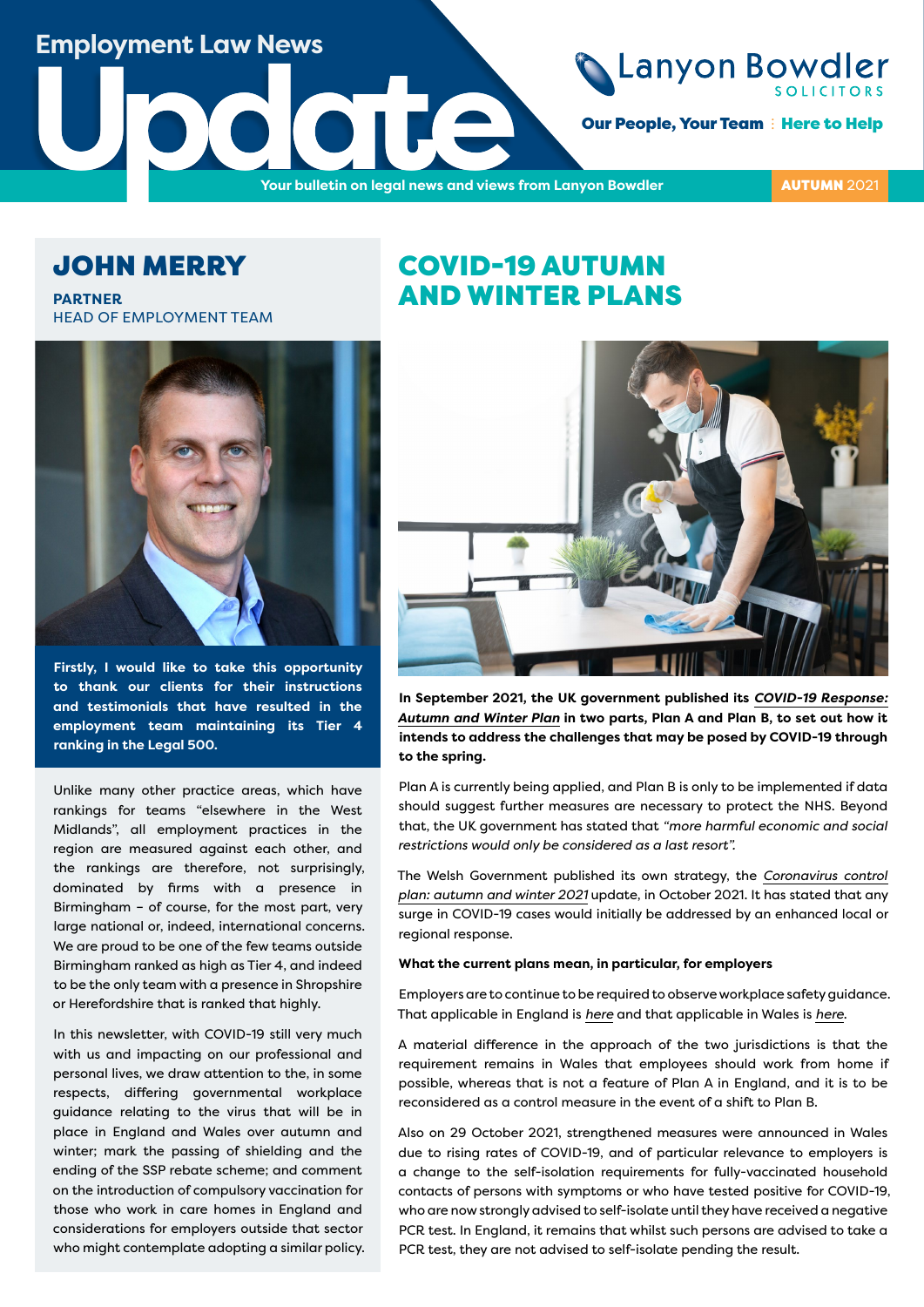# COVID-19 VACCINATIONS FOR CARE HOME STAFF COMPULSORY VACCINATION IN WIDER EMPLOYMENT

*My settlement agreement with my company was dealt with really efficiently and with minimal fuss, even though we were in a pandemic.*

Mr Stephen Setterfield

*Information and queries were always conveyed clearly and in good time. To meet deadlines.* Porter & Woodman Gifts Limited

**The government passed legislation on 22 July 2021 requiring CQC-regulated care homes in England to take steps from 11 November to ensure that those who enter their premises for workrelated purposes are fully vaccinated against COVID-19, unless they cannot be vaccinated for clinical reasons or are exempt.** 

This will apply to most people who enter the care home for work, including:

- Staff
- Agency workers
- Service providers such as tradespeople, hairdressers, doctors, nurses and CQC inspectors
- Volunteers
- Work experience students
- Job applicants attending an interview.

Categories of worker who are exempt are restricted to emergency services personnel and otherwise those providing "emergency assistance", and those undertaking urgent maintenance work.

The government has published *[operational guidance](https://www.gov.uk/government/publications/vaccination-of-people-working-or-deployed-in-care-homes-operational-guidance/coronavirus-covid-19-vaccination-of-people-working-or-deployed-in-care-homes-operational-guidance#annex-a)* on the new rules; and Acas has published *[advice](https://www.acas.org.uk/working-safely-coronavirus/getting-the-coronavirus-vaccine-for-work/vaccination-in-care-homes-in-england)* to help employers to prepare for them, which includes tips on how to support staff to be fully vaccinated, and so retain them.

We would remind employers that whilst a failure to be fully vaccinated without a valid clinical reason will be a potentially fair reason for dismissing an employee with over two years' service, a dismissal must still be reasonable in all the circumstances, including that a fair procedure must be followed.

Acas make the point that, depending on the circumstances, employers might be able to consider other options than to dismiss staff who are not fully vaccinated as at 11 November.

They cite as examples that care homes might agree for such employees to:

- Do suitable alternative work outside the care home premises, for example in an office or another place where they do not need to be vaccinated; or
- Take short-term paid or unpaid leave or undertake training that can be done away from the workplace if they are waiting to complete their vaccinations or obtain proof of exemption.

A criticism of Acas' advice is that they state that:

*"If the employer has explored all available options and if a staff member continues to refuse to get the vaccine then the worker could be subject to a disciplinary procedure."*

However, failure to be vaccinated will not constitute misconduct, and so it will not be appropriate to apply a disciplinary procedure: the potentially fair reason to be relied on is statutory restriction. Acas is correct, though, to advise that a fair procedure will include offering the employee the right to appeal any decision; and that if an employer is considering action against an employee related to the issue of vaccination, including dismissal, it is a good idea for them to get legal advice.

#### **Evidence of medical exemption**

Until 24 December 2021, people working or volunteering in care homes who have a medical reason why they are unable to have a COVID-19 vaccine will be able to self-certify that they meet the medical exemption criteria. Details of how to self-certify are *[here](https://www.gov.uk/government/publications/temporary-medical-exemptions-for-covid-19-vaccination-of-people-working-or-deployed-in-care-homes)*. From 25 December 2021, those who are medically exempt will need to verify their status using the NHS COVID Pass in the same way as those who are fully vaccinated.

On 19 October 2021, the Department of Health and Social Care confirmed the procedure that care home workers in England should use to apply for this. Full details of the application procedure are set out in *[COVID-19 medical](https://www.gov.uk/guidance/covid-19-medical-exemptions-proving-you-are-unable-to-get-vaccinated) [exemptions: proving you are unable to get vaccinated](https://www.gov.uk/guidance/covid-19-medical-exemptions-proving-you-are-unable-to-get-vaccinated)* ("the Exemptions guidance").

This procedure applies, in fact, to any individual who is unable to be vaccinated for medical reasons, and is not limited to care home workers. For example, an employee can use it to evidence to their employer that they are exempt from selfisolating for 10 days if they are a close contact of somebody with a confirmed case of COVID-19.

To apply for an exemption, an individual must call the NHS COVID Pass service on 119 to ask for a medical exemption application form. It will not be possible to obtain this form from a GP. The possible reasons for medical exemption are limited. However, if eligible, the individual will receive an application form by post. The form must be returned to the GP or clinician specified for review. The individual is to receive the result of the application by post within two to three weeks.

The NHS COVID Pass will look and work the same for people with medical exemptions as it will for people who are fully vaccinated. It will not show that the user has a medical exemption. However, the individual will receive a confirmation letter which explains that they are unable to be vaccinated for medical reasons. The Exemptions guidance states that they must keep this letter and use it if they work or volunteer in a care home after 11 November 2021.

#### **Unfair dismissal**

Employees with over two years' service have unfair dismissal protection.

Tribunals are likely to consider that it will be unfair to dismiss an employee for not being vaccinated, unless it is essential and necessary for the employee to carry out their role. A lot will depend on the type of workplace and the level of risk, and in particular whether there is contact with clinically vulnerable people.

One scenario which might make a dismissal of an employee who refuses to be vaccinated fair is where there is pressure from third parties, e.g. if a client or customer of the employer will only allow people on site who are vaccinated. If this were to arise, in the case of employees with more than two years' service, the employer would still need to look at the possibility of alternative work for the employee and also make reasonable representations to the third party before proceeding to dismiss.

#### **Discrimination**

No minimum length of service is required for an employee to bring discrimination claims, and protection is also afforded to job applicants during the recruitment process.

Certainly, to apply a policy of mandatory vaccination to those who have a clinical reason for not being vaccinated will expose employers to claims of unlawful indirect discrimination on grounds of disability.

It is also possible that those with certain religious or moral objections to the vaccine might bring claims if they are dismissed, or overlooked for a position, for refusing to be vaccinated. For example, some religious groups may be concerned that animal products have been used in the vaccines. Although there is no gelatine in the COVID-19 vaccines currently available, shark liver oil is being considered as an adjuvant for one of the new vaccines. Some people may reject the vaccine because embryonic tissue was used to test or develop the



vaccine. Others may have a strongly held belief that vaccines are harmful to public health (anti-vaxxers), and although this is unlikely to amount to a protected belief, such claims can still be time consuming and costly to defend.

If there is found to be indirect discrimination on a protected ground, this will not be unlawful if it is justified as being a proportionate means of achieving a legitimate aim. The legitimate aim part of the defence should be straightforward, as the employer would be seeking to protect the health and safety of staff, clients/ customers and other third parties. However, even employers in the health and social care sectors might struggle to persuade a tribunal that a mandatory vaccination policy would be a proportionate means of achieving that aim, as there are less discriminatory methods that could be applied, such as regular testing and implementation of precautions to minimise the risk of spreading the virus.

**Any employer outside of the regulated care home sector in England that is considering imposing a mandatory vaccination requirement, or treating employees or job applicants differently because of their vaccination status, should consider the following:**